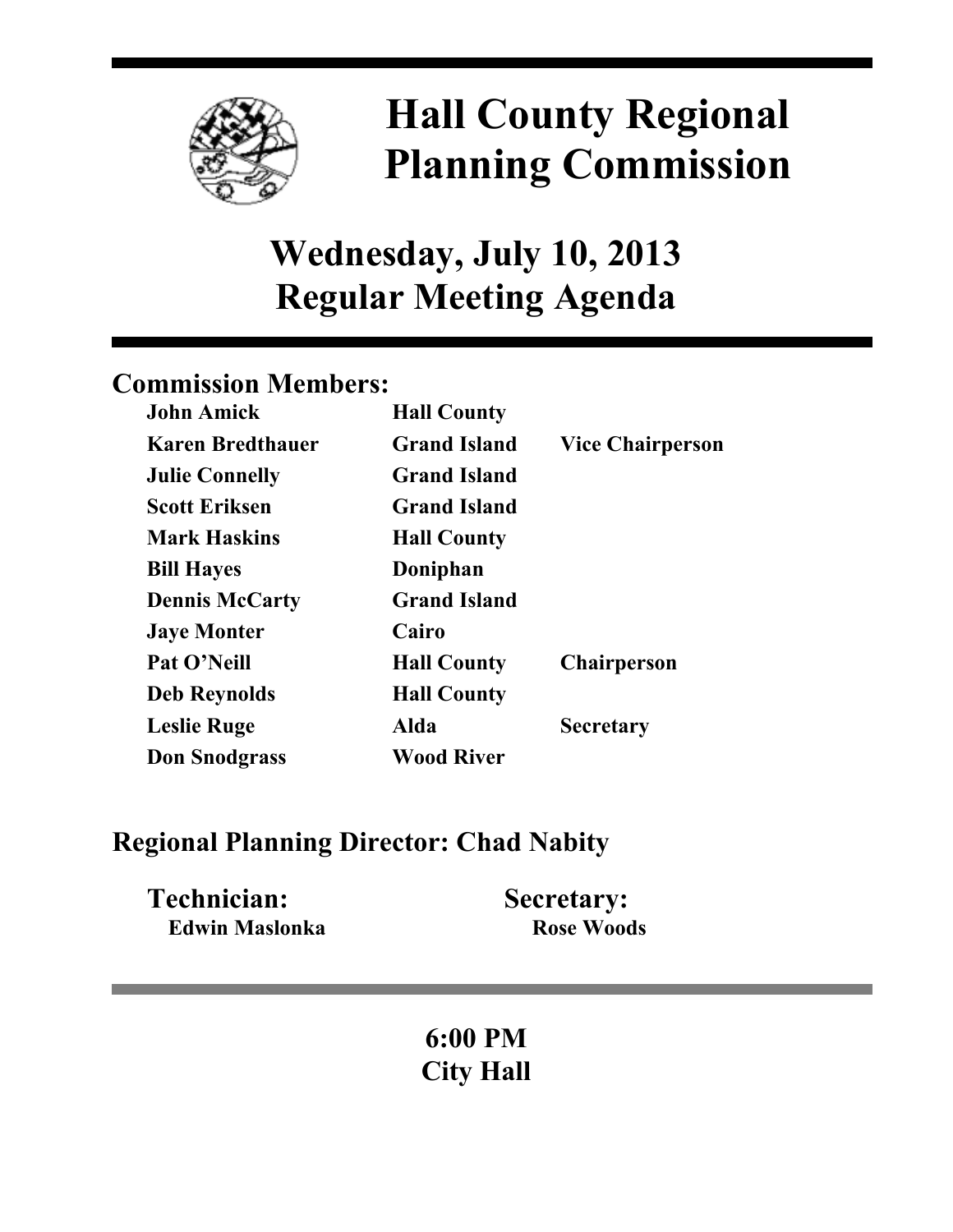#### **Call to Order**

#### **Roll Call**

#### **A - SUBMITTAL OF REQUESTS FOR FUTURE ITEMS**

Individuals who have appropriate items for City Council consideration should complete the Request for Future Agenda Items form located at the Information Booth. If the issue can be handled administratively without Council action, notification will be provided. If the item is scheduled for a meeting or study session, notification of the date will be given.

#### **B - RESERVE TIME TO SPEAK ON AGENDA ITEMS**

This is an opportunity for individuals wishing to provide input on any of tonight's agenda items to reserve time to speak. Please come forward, state your name and address, and the Agenda topic on which you will be speaking.

#### **DIRECTOR COMMUNICATION**

This is an opportunity for the Director to comment on current events, activities, and issues of interest to the commission.

#### **A - A - AGENDA**

A1 Agenda

#### **E - E - MEETING MINUTES**

**E1** Meeting Minutes

#### **M - M - FINAL PLAT**

| $\bf M1$ | Preliminary & Final Plat Subdivision |
|----------|--------------------------------------|
| $\bf M2$ | Final Plats                          |

#### **N - N - BUDGET**

**N1** Budget